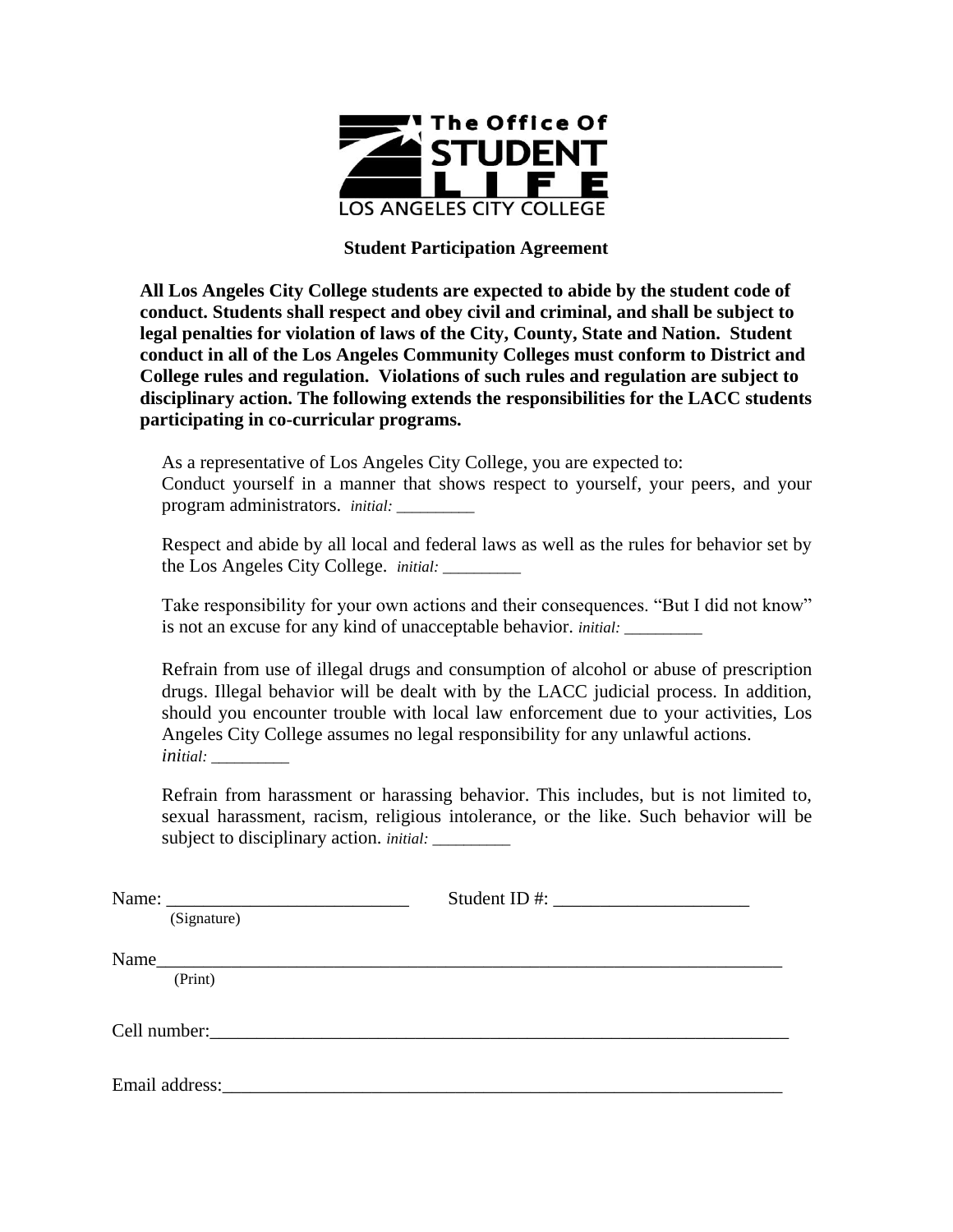# **Los Angeles Community College District EXCURSION/FIELD TRIP FORM**

### **All participants complete Sections A and B:**

A. WAIVER

B. MEDICAL AUTHORIZATION

## **Also complete Section(s) C and/or D and/or E, if applicable:**

- C. NON-MEMBER OF CLASS OR CLUB
- D. A PARTICIPANT PROVIDING HIS/HER OWN TRANSPORTATION

\_\_\_\_\_\_\_\_\_\_\_\_\_\_\_\_\_\_\_\_\_\_\_\_\_\_\_\_\_\_\_\_\_\_\_\_\_\_\_\_\_\_\_\_\_\_\_\_\_\_\_\_\_\_\_\_\_\_\_

E. MINOR

## **A. WAIVER**

**Activity:** \_\_\_\_\_\_\_\_\_\_\_\_\_\_\_\_\_\_\_\_\_\_\_\_\_\_\_\_\_\_\_\_\_\_\_\_\_\_\_\_\_\_\_\_\_\_\_\_\_\_\_\_\_\_\_\_\_\_\_\_\_\_\_

#### **Campus/Class/Group:**

#### **Supervising Academic Employee:** \_\_\_\_\_\_\_\_\_\_\_\_\_\_\_\_\_\_\_\_\_\_\_\_\_\_\_\_\_\_\_\_\_\_\_\_\_\_\_\_\_\_

**Departure Date & Time:**  $\blacksquare$ 

As stated in California Code of Regulations, Subchapter 5, Section 55450, I understand and agree that I shall hold the Los Angeles Community College District, its Board of Trustees, officers, agents, representatives, employees, and permissive users of District vehicles harmless from any and all liability, claims, causes of action, and demands related to, arising out of or in connection with my participation in this activity, including injuries, accident, illness or death.

If my participation in this activity results in any liability, claims, causes of action, or demands against the Los Angeles Community College District, its Board of Trustees, officers, agents, representatives, employees, and permissive users of District vehicles, I agree to defend and indemnify the District, its Board of Trustees, officers, agents, representatives, employees, and permissive users of District vehicles in such an action.

I fully understand that participants are to abide by all rules and regulations governing conduct during the trip. Any violation of these rules and regulations may result in my being sent home at my own expense.

My signature on this document acknowledges that I have read and understand the above provisions and agree to abide by these terms.

\_\_\_\_\_\_\_\_\_\_\_\_\_\_\_\_\_\_\_\_\_\_\_\_\_\_\_\_\_\_ \_\_\_\_\_\_\_\_\_\_\_\_\_\_\_\_\_\_\_\_\_\_\_\_\_\_\_\_\_\_\_\_\_ \_\_\_\_\_\_\_\_\_\_\_\_\_ **Participant's Printed Name Signature of Adult Participant or of Date Parent/Guardian on behalf of Minor Participant**

**Address Phone #**

**B. MEDICAL AUTHORIZATION:** In the event of any illness or injury while participating in the activity listed in Section A, I hereby consent to whatever x-ray, examination, anesthetic, medical, surgical or dental diagnosis or treatment and hospital care from a licensed physician, surgeon, and/or dentist as deemed necessary for my safety and welfare. It is understood that the resulting expenses will be my responsibility.

\_\_\_\_\_\_\_\_\_\_\_\_\_\_\_\_\_\_\_\_\_\_\_\_\_\_\_\_\_\_ \_\_\_\_\_\_\_\_\_\_\_\_\_\_\_\_\_\_\_\_\_\_\_\_\_\_\_\_\_\_\_\_\_ \_\_\_\_\_\_\_\_\_\_\_\_\_

\_\_\_\_\_\_\_\_\_\_\_\_\_\_\_\_\_\_\_\_\_\_\_\_\_\_\_\_\_\_\_\_\_\_\_\_\_\_\_\_\_\_\_\_\_\_\_\_\_\_\_\_\_\_\_\_ \_\_\_\_\_\_\_\_\_\_\_\_\_\_\_\_\_\_\_\_\_\_\_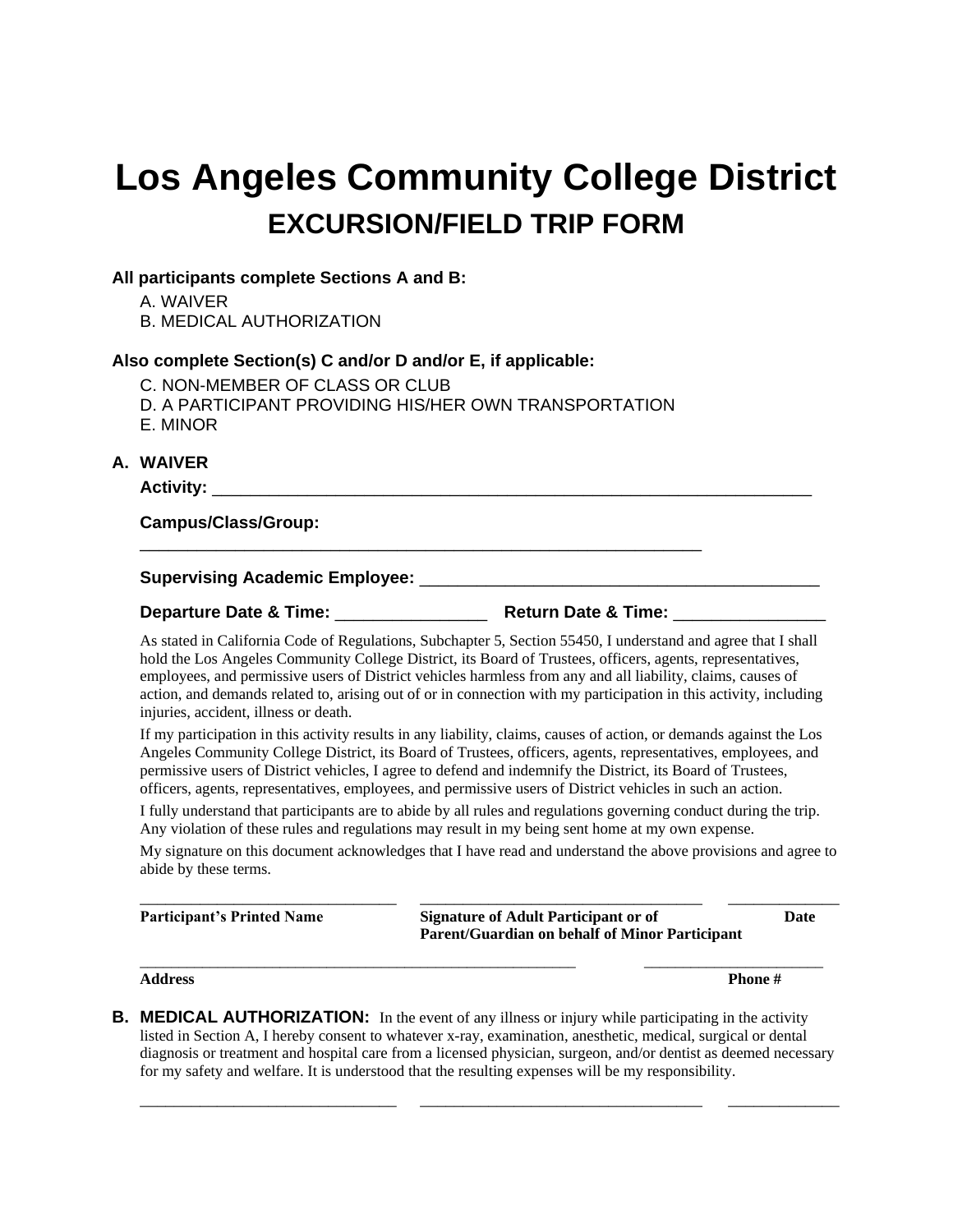**Participant's Printed Name Signature of Adult Participant or of Date Parent/Guardian on behalf of Minor Participant**

**Participant's Medical Insurance Carrier Policy #** \_\_\_\_\_\_\_\_\_\_\_\_\_\_\_\_\_\_\_\_\_\_\_\_\_\_\_\_\_\_\_\_\_\_\_\_\_\_\_\_\_\_\_\_\_\_\_\_ \_\_\_\_\_\_\_\_\_\_\_\_\_\_\_\_\_\_\_\_\_\_\_\_\_\_\_\_\_\_ **Medical Insurance Carrier Address Medical Insurance Carrier Phone** In the event of illness, accident, or other emergencies, please notify: \_\_\_\_\_\_\_\_\_\_\_\_\_\_\_\_\_\_\_\_\_\_\_\_\_\_\_\_\_ \_\_\_\_\_\_\_\_\_\_\_\_\_\_\_\_\_\_\_\_\_\_\_\_\_\_\_\_\_\_\_\_\_\_\_\_\_ \_\_\_\_\_\_\_\_\_\_\_\_\_\_\_\_\_ **Name Address Phone # Medical Condition:** Check here if you have a special medical condition and attach a description of that condition to this sheet. **C. NON-CLUB MEMBER** I request that I may participate in the activity listed in Section A. **As a condition for being allowed to participate in the above-referenced activity as a non-club member, I agree to abide by the provisions of Sections A and B, and, if applicable, Section(s) D and/or E.** My signatures on this document acknowledge that I have read and understand all applicable

\_\_\_\_\_\_\_\_\_\_\_\_\_\_\_\_\_\_\_\_\_\_\_\_\_\_\_\_\_\_\_\_\_\_\_\_\_\_\_\_\_\_\_\_\_\_\_\_ \_\_\_\_\_\_\_\_\_\_\_\_\_\_\_\_\_\_\_\_\_\_\_\_\_\_\_\_\_

provisions and agree to abide by these terms. \_\_\_\_\_\_\_\_\_\_\_\_\_\_\_\_\_\_\_\_\_\_\_\_\_\_\_\_\_\_ \_\_\_\_\_\_\_\_\_\_\_\_\_\_\_\_\_\_\_\_\_\_\_\_\_\_\_\_\_\_\_\_\_ \_\_\_\_\_\_\_\_\_\_\_\_\_

**Participant's Printed Name Signature Date**

# **D. A PARTICIPANT PROVIDING HIS/HER OWN TRANSPORTATION**

I understand (college name: ) may be providing transportation to and from the above-referenced activity. However, I do not wish to use this transportation.

I will provide my own transportation at my own expense to attend the activity listed in Section A and agree to abide by the following terms:

It is fully understood that the Los Angeles Community College District, its Board of Trustees, officers, employees, agents, representatives or volunteers is in no way responsible nor assumes liability for any injuries, losses, claims or actions resulting from, arising out of or incident to the non-District transportation. I understand that although the District may recommend travel time and/or routes to and/or from this event, that such recommendations are not mandatory and do not in any way constitute District sponsorship of or responsibility for my transportation.

I also understand that the driver is not driving as an agent of or on behalf of the District.

My signature below acknowledges that I have carefully read these provisions and I fully understand and willingly agree to abide by these terms.

**Participant's Printed Name Signature Date**

**E. MINOR (For students/non-club members under 18 years of age, the parent or guardian completes this section in addition to Sections A and B; and C and D, where applicable.)**

\_\_\_\_\_\_\_\_\_\_\_\_\_\_\_\_\_\_\_\_\_\_\_\_\_\_\_ has my permission to participate in the activity listed in Section A. **Participating Minor's Printed Name**

\_\_\_\_\_\_\_\_\_\_\_\_\_\_\_\_\_\_\_\_\_\_\_\_\_\_\_\_\_\_ \_\_\_\_\_\_\_\_\_\_\_\_\_\_\_\_\_\_\_\_\_\_\_\_\_\_\_\_\_\_\_\_ \_\_\_\_\_\_\_\_\_\_\_\_\_

 $\Box$  Check here if there are no medical conditions that the staff should be aware of and if your son/ daughter is not required to use any drugs during this activity.